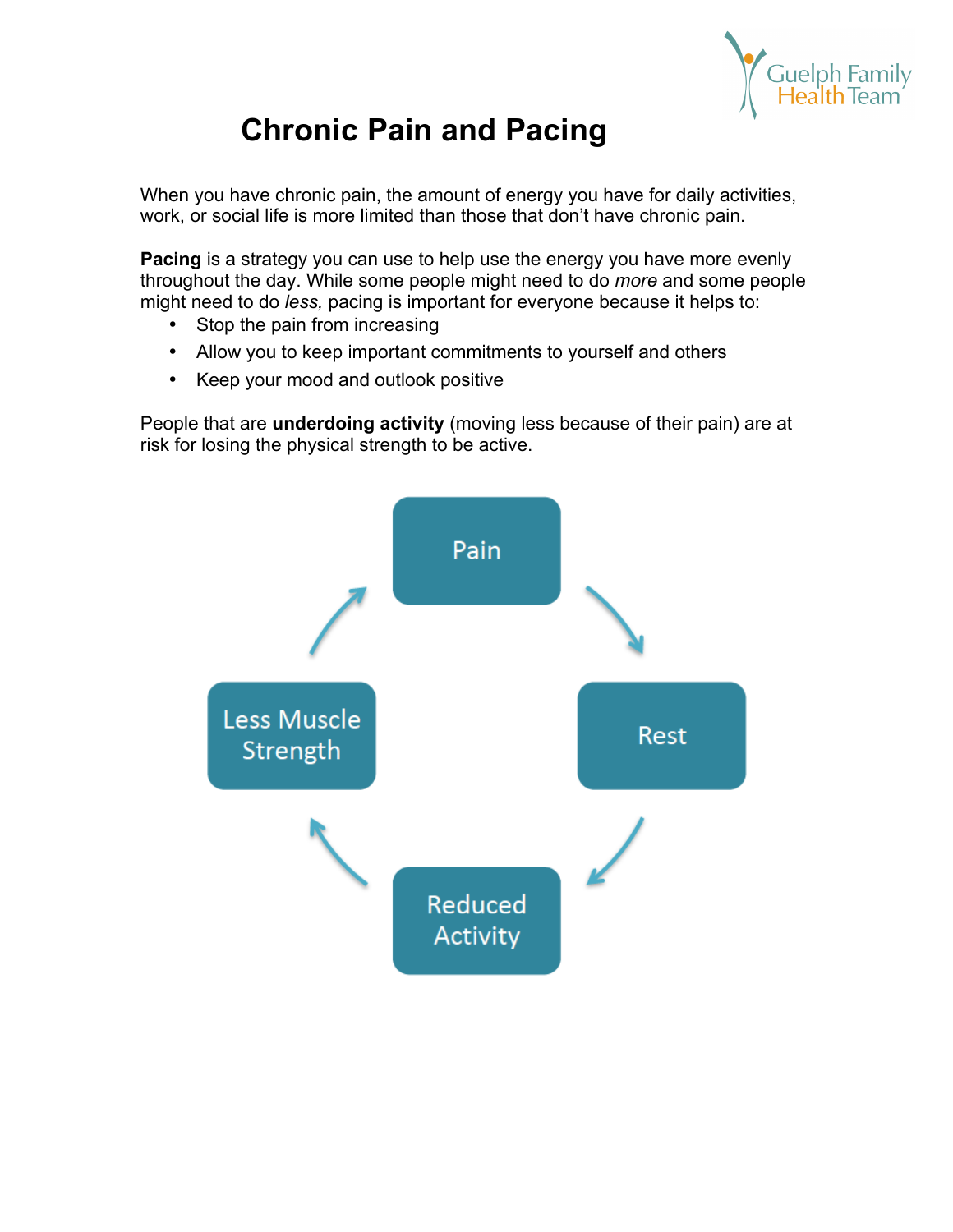

On the other hand, people that are **overdoing activity** (pushing themselves to do more even when they are not feeling great) are at risk of increasing their pain and burning out.



Pacing means the right amount of both activity and rest to help you feel your best. It will help you:

- **Prioritize:** Since you have a set amount of energy to spend each day, prioritizing the most important or urgent tasks over things that can wait will help prevent you from becoming fatigued or overwhelmed.
- **Plan:** Set a schedule for the day that respects your limits and work within them. This means planning exactly how long you can perform an activity at a time and how much rest you will need in between tasks. This also prevents people that tend to underdo activity from just "going with the flow" which might not encourage them to do more like a set schedule would.
- **Use your body and space appropriately:** Some techniques can drain your energy, such as lifting or extended periods of either standing or sitting. Instead, doing things like changing your working height, pushing/sliding instead of lifting and alternating regularly between sitting and standing can be helpful in keeping your energy levels up.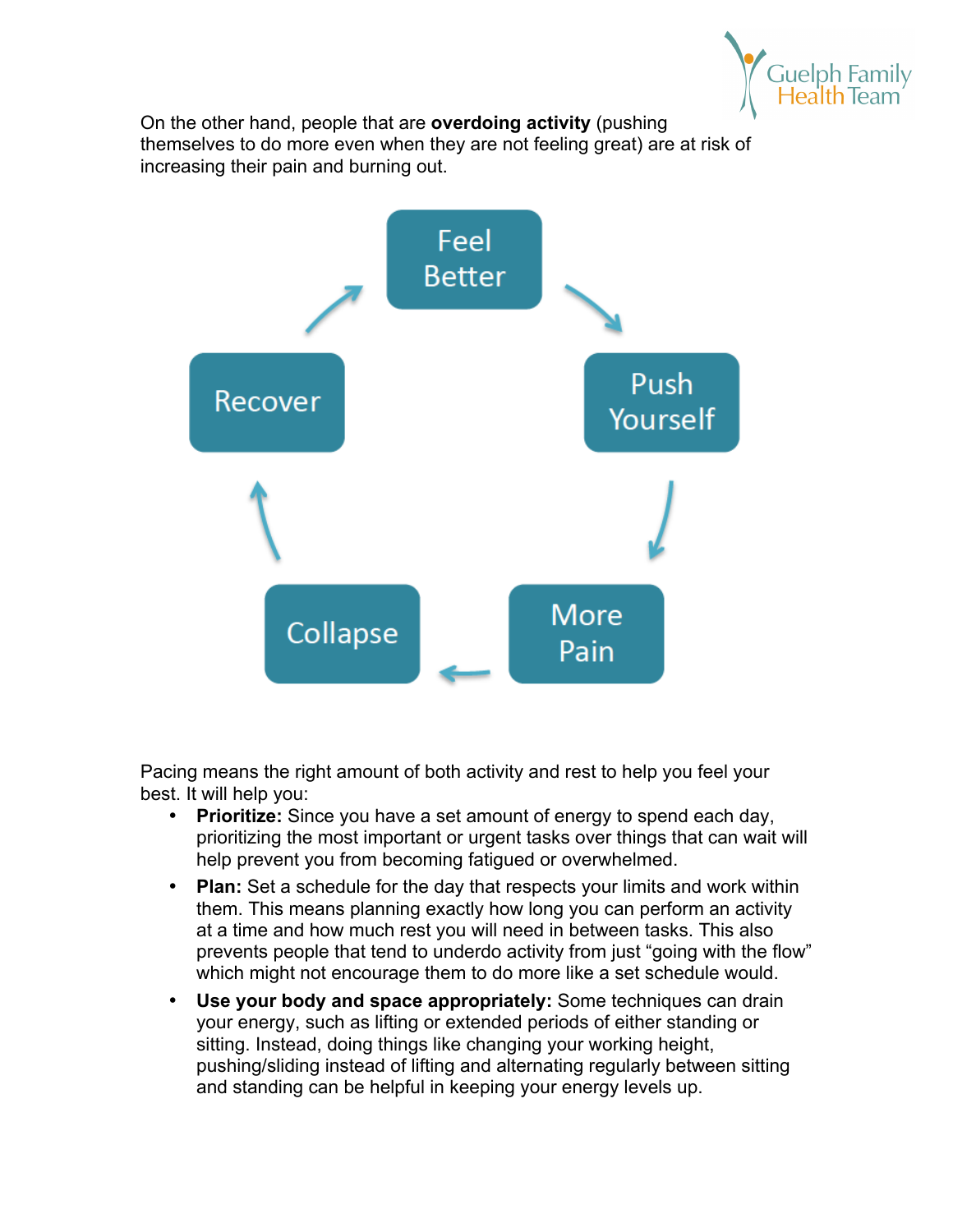

# **Pacing Strategies**

- Taking time to perform an activity (don't feel rushed)
- Plan break times into your routine (don't wait until you are tired)
- Break tasks into smaller chunks and rest in between
- Use relaxation techniques
- Using stretch breaks
- Telling others about your plans- how long you plan to work and how long you will need to rest

# **Pacing Example**

Pacing and increasing activity gradually go hand in hand. The first step is find a baseline for the activity you want to do- that is how long, on an average day, can you do it before it causes pain? Start by cutting this time in half. For example, if you can walk for 10 minutes before you have pain, use 5 minutes as your baseline and increase gradually from there.

### *This helps you become time-oriented, not pain oriented.*

Here is an example of how you can increase your activity slowly over time. Note that this many take weeks for you to work up to- it depends on what is best for you and it's important you don't try and rush it.

| <b>Walk 5 Minutes</b>  | <b>Break 5 Minutes</b> | <b>Walk 5 Minutes</b>  |
|------------------------|------------------------|------------------------|
| <b>Walk 6 Minutes</b>  | <b>Break 5 Minutes</b> | <b>Walk 6 Minutes</b>  |
| <b>Walk 7Minutes</b>   | <b>Break 5 Minutes</b> | <b>Walk 7 Minutes</b>  |
| <b>Walk 8 Minutes</b>  | <b>Break 5 Minutes</b> | <b>Walk 8 Minutes</b>  |
| <b>Walk 8 Minutes</b>  | <b>Break 4 Minutes</b> | <b>Walk 8 Minutes</b>  |
| <b>Walk 9 Minutes</b>  | <b>Break 3 Minutes</b> | <b>Walk 9 Minutes</b>  |
| <b>Walk 10 Minutes</b> | <b>Break 3 Minutes</b> | <b>Walk 10 Minutes</b> |